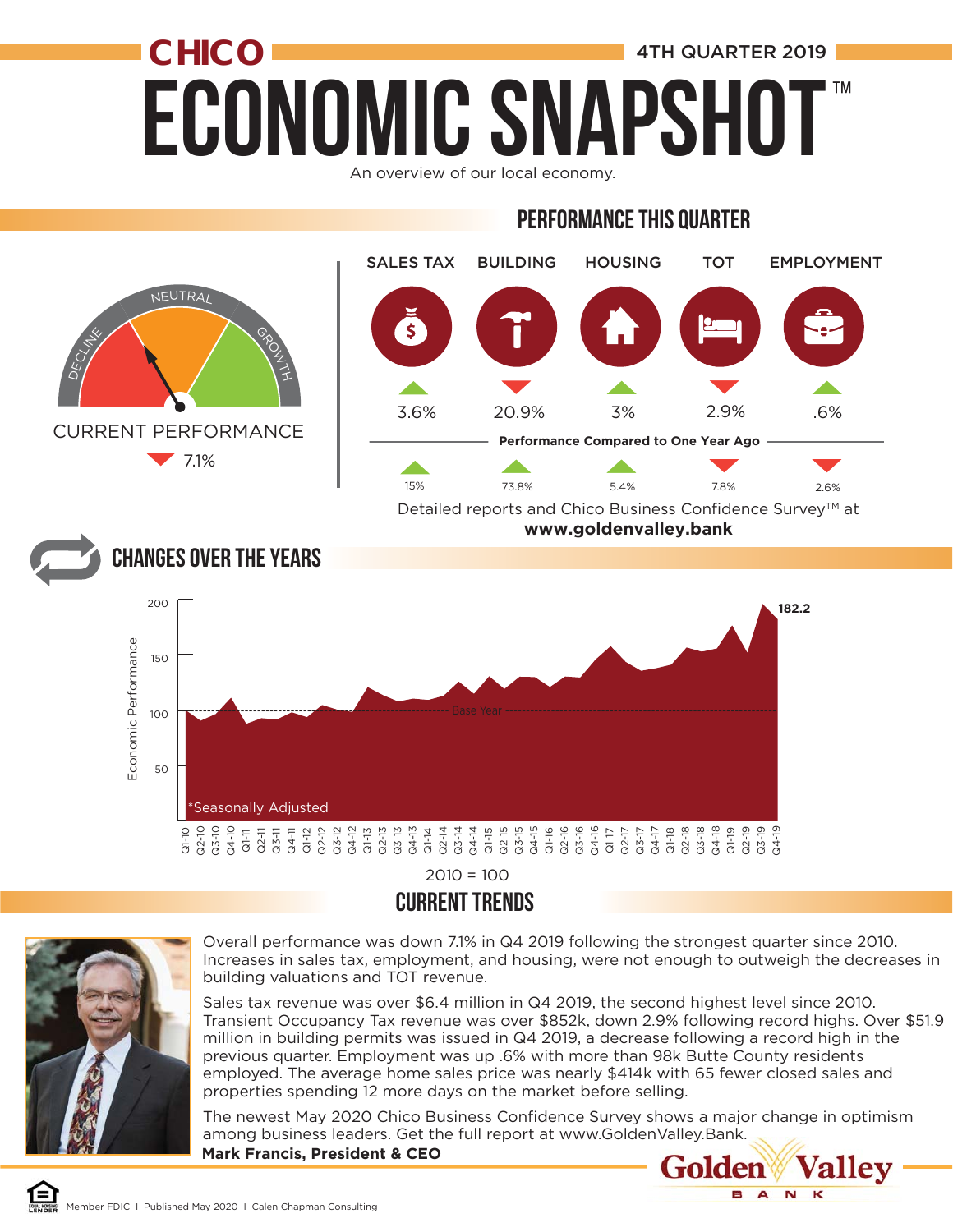### Confidence among local business leaders was down in May 2020, following the COVID-19 pandemic. Business COnfidence Survey **CHICO** MAY 2020

40.9

 $25.9\%$ 

Neutral = 50

55.2

Aug 2019

May 2020

Change in optimism was seen across all the questions below when compared to the previous survey in August 2019. While confidence is down overall, there are still a number of leaders with a positive outlook for the next 12 months.

In May 2020, 35% of leaders expected their sales to increase, down from 59% in August 2019. There were 34% of leaders expecting their profits to increase, down from 61%. While 22% expect their employment to decrease over the next year, 25% are August 2019. There were 34% of leaders expecting their profits to increase, down from<br>61%. While 22% expect their employment to decrease over the next year, 25% are<br>expecting to increase their employment levels, equal to A majority of leaders are expecting a decrease in general business conditions in Chico and across the U.S. over the next year.

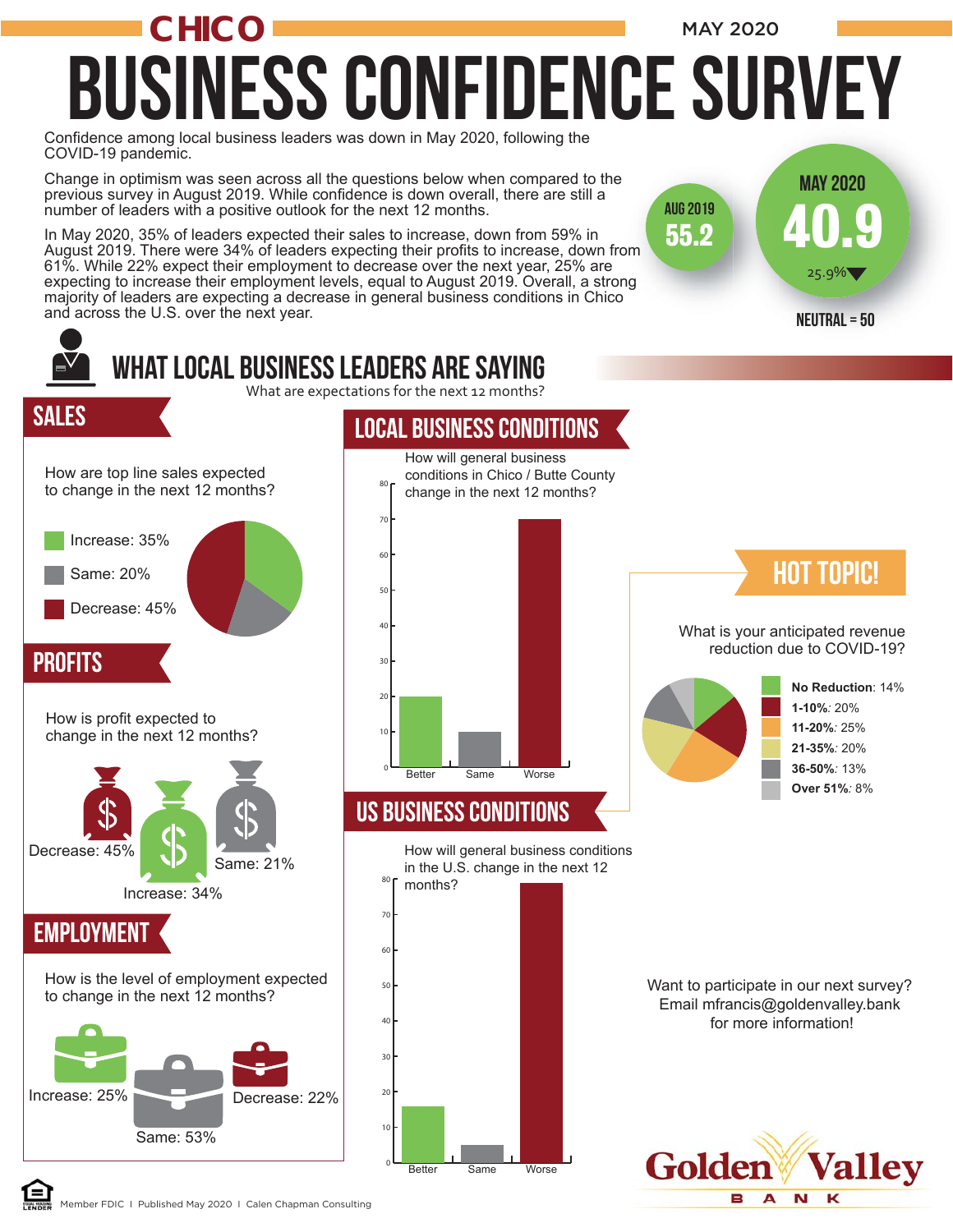#### Economic Snapshot **CHICO** An overview of our local economy. 4TH QUARTER 2019



## sales tax at a glance...

Sales Tax revenue was \$6,468,395 in Q4 2019, up 3.6% from the previous quarter.

- Current revenue is up 15% from one year ago and up 11.9% from two years ago.
- Total revenue in 2019 was over \$25.5 million, the highest grossing year since 2010.
- Sales tax revenue has increased 73.2% or more than \$2.7 million since Q1 2010.

# 4TH quarter trend

Local sales tax revenue was at its second highest level since Q1 2010 with total revenue of more than \$6.4 million in Q4 2019. This was an increase of 3.6% from the previous quarter.

In 2019, total sales tax revenue was over \$25.5 million, up from nearly \$22.8 million in 2018 and up from \$15.1 million in 2010. Overall, performance remained strong in 2019, with sales tax revenue at its highest level in Q1 2019.

It is important to note that this data is prior to any impacts from COVID-19, which are expected to show in future reporting.

White francis

Mark Francis President and CEO | Golden Valley Bank More Snapshot information available at www.goldenvalley.bank



#### Q4 Sales Tax Performance



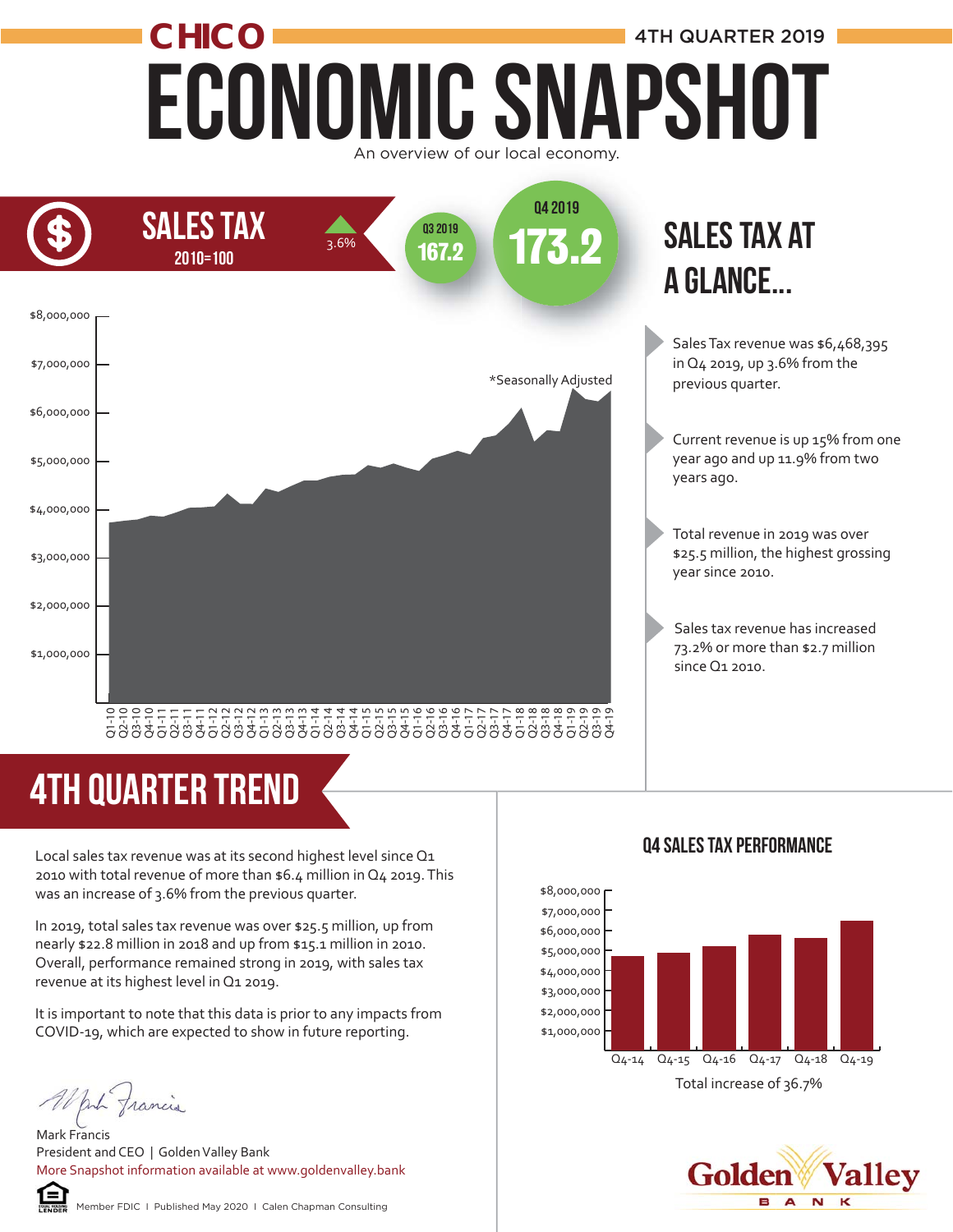# Economic Snapshot **CHICO 1** 4TH QUARTER 2019 An overview of our local economy.



## **BUILDING PERMITS** at a glance...

- Total value of permits issued was over \$51.9 million in Q4 19, down 20.9% from the previous quarter.
- Current valuation is up 73.8% from a year ago and up 102.6% from two years ago.
- In 2019, total valuation of permits issued was over \$180.7 million, the highest grossing year since 2010.
- Compared to Q1 2010, total valuation has increased 184.8% or more than \$33.7 million.

# 4TH quarter trend

Total valuation of permits issued was over \$51.9 million in Q4 2019, down 20.9% following a strong increase in the previous quarter.

Even with the decrease, current valuation was at its second highest level since Q1 2010, an increase of 184.8% or more than \$33.7 million since that time. It is important to note that volatility between quarters can be standard for this component due to project size, valuation, and number of projects actually issued during the quarter.  $\frac{2}{5}$   $\frac{2}{3}$   $\frac{2}{3}$   $\frac{2}{5}$   $\frac{2}{3}$   $\frac{2}{3}$   $\frac{2}{3}$   $\frac{2}{3}$   $\frac{2}{3}$   $\frac{2}{3}$   $\frac{2}{3}$   $\frac{2}{3}$   $\frac{2}{3}$   $\frac{2}{3}$   $\frac{2}{3}$   $\frac{2}{3}$   $\frac{2}{3}$   $\frac{2}{3}$   $\frac{2}{3}$   $\frac{2}{3}$   $\frac{2}{3}$   $\frac{2}{3}$ 

Overall, building performance has continued to remain strong with solid projects in the mix.

Mark Francis President and CEO | Golden Valley Bank More Snapshot information available at www.goldenvalley.bank



#### Q4 Building permit Valuation



Total increase of 187.6%

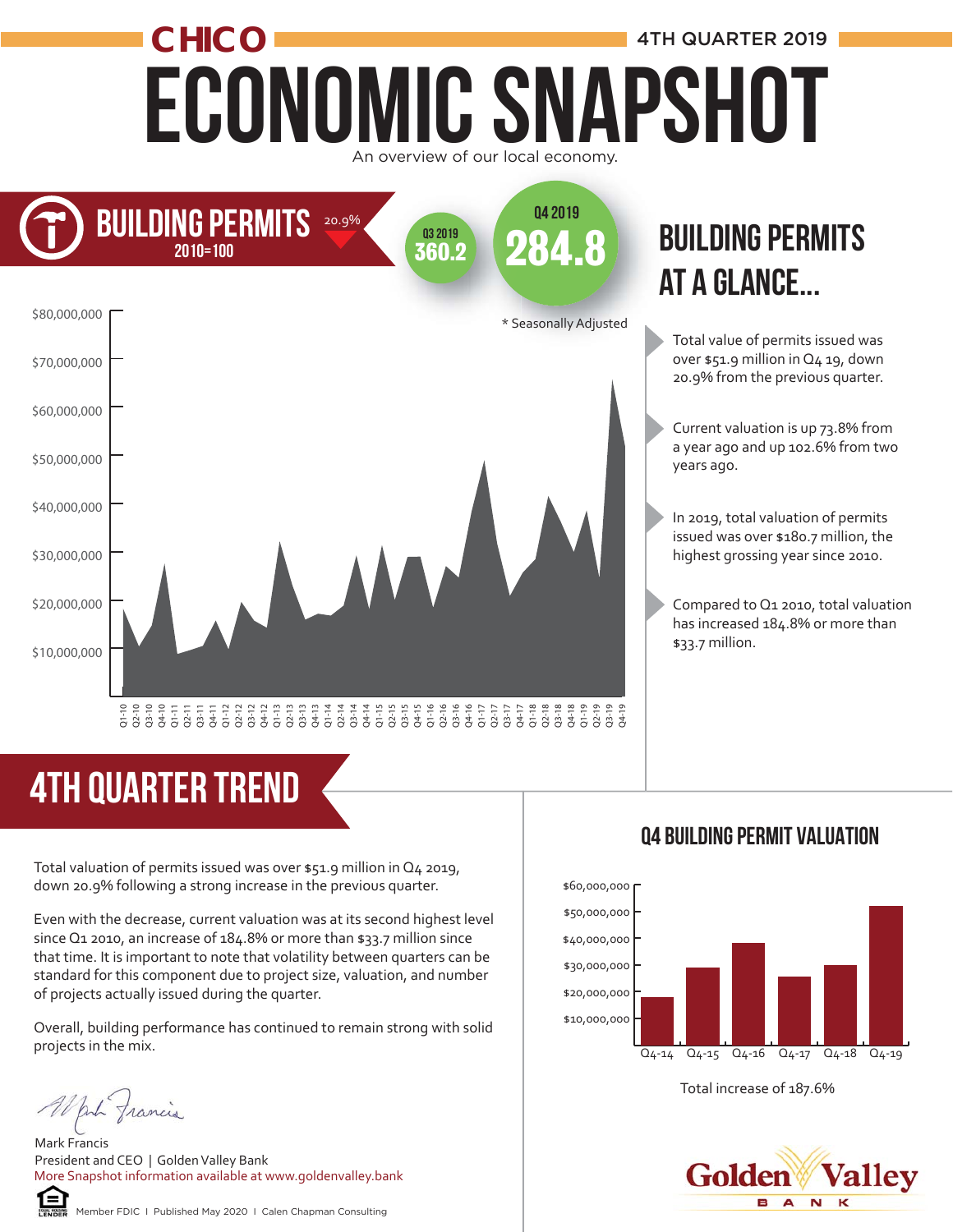# ECONOMIC SNAPSHOT **CHICO** 4TH QUARTER 2019 An overview of our local economy.



## Housing market at a glance...

Average home sales price was \$413,951 in Q4 19, up 3% from the previous quarter.

- Current prices are up 5.4% from a year ago and up 15.7% from two years ago.
- There were 383 closed sales in Q4 19, down from 448 closed sales in Q3 19.
- Residential properties stayed on the market an average of 44 days, up from 32 days in the previous quarter.

# 4th quarter trend

Average home sales price was nearly \$414k in Q4 2019, a 3% increase from the previous quarter.

While prices were up, there were 65 fewer closed sales and properties spent 12 more days on the market before selling, when compared to the previous quarter. Compared to a year ago (post Camp Fire), there were 162 fewer sales and properties spent an average of 4 fewer days on the market.

Impacts of COVID-19 will be shown in future data sets for 2020.

put francis

Mark Francis President and CEO | Golden Valley Bank More Snapshot information available at www.goldenvalley.bank



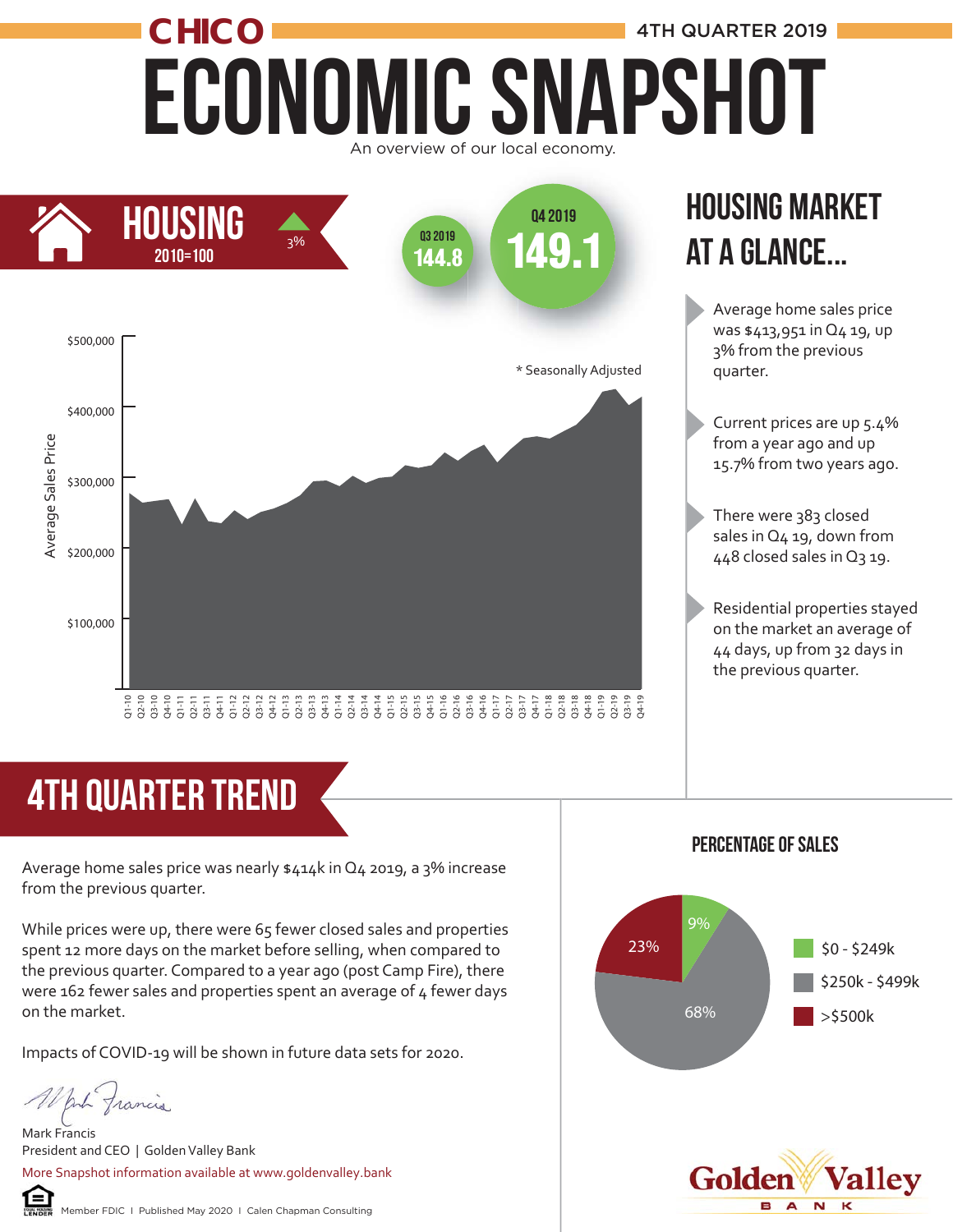# Economic Snapshot **CHICO 1** 4TH QUARTER 2019 An overview of our local economy.



## tot at a glance...

TOT revenue was \$852,232 in Q4 19, down 2.9% from the previous quarter.

Revenue was down 7.8% from a year ago and up 25% from two years ago.

In 2019, total revenue was over \$3.6 million, the highest grossing year since 2010.

TOT revenue has increased over 92.2% or over \$408k since Q1 2010.

# **4TH QUARTER TREND**

TOT revenue continued to slow down in Q4 2019 following record highs from 2018 – 2019. Total revenue was over \$852k in Q4 2019, down 2.9% from the previous quarter.

Over the past two years revenue has increased four of the past eight quarters and is up 25% since that time. In Q1 2019, total revenue was at its highest level since the base year of Q1 2010, an increase of 133.5% since that time.  $\frac{2}{3}$   $\frac{2}{3}$   $\frac{2}{3}$   $\frac{2}{3}$   $\frac{2}{3}$   $\frac{2}{3}$   $\frac{2}{3}$   $\frac{2}{3}$   $\frac{2}{3}$   $\frac{2}{3}$   $\frac{2}{3}$   $\frac{2}{3}$   $\frac{2}{3}$   $\frac{2}{3}$   $\frac{2}{3}$   $\frac{2}{3}$   $\frac{2}{3}$   $\frac{2}{3}$   $\frac{2}{3}$   $\frac{2}{3}$   $\frac{2}{3}$   $\frac{2}{3}$ 

In 2019, total TOT revenue was over \$3.6 million, up from over \$3 million in the previous year and up from \$1.8 million in 2010.

Mark Francis President and CEO | Golden Valley Bank More Snapshot information available at www.goldenvalley.bank



\$1,000,000

Q4 tot Performance